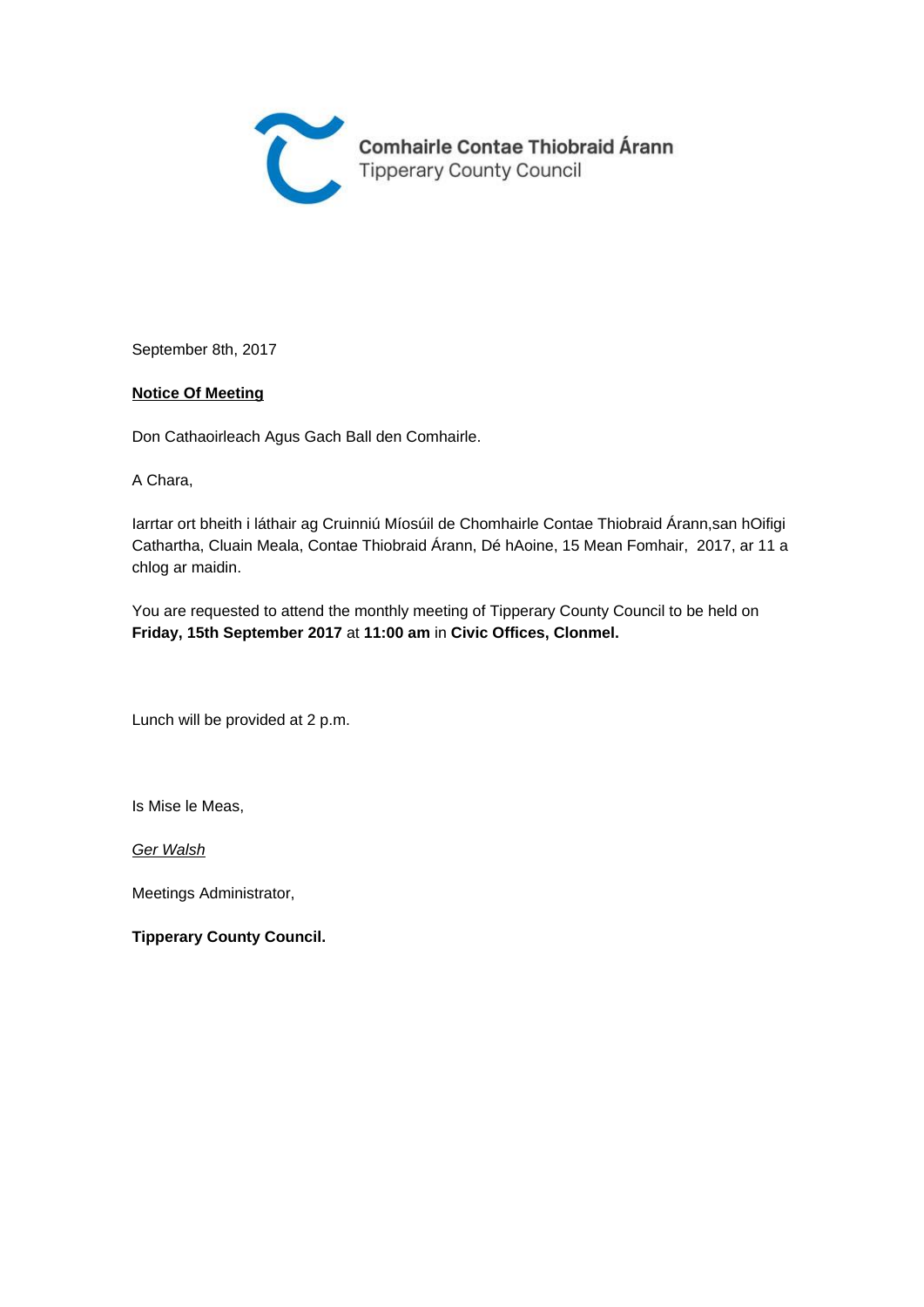# **Agenda**

## **Consideration of Minutes**

# **1.1 Minutes of Council Meeting held on the 10th July, 2017**

#### **Conferences / Seminars / Training**

## **2.1 Approval to Attendance**

- AILG Training for Councillors September 2017 "Wellbeing for Councillors" Programme attached
- LAMA Autumn Training Seminar 2017 Programme attached

## **2.2 Reports on Conferences**

**Business prescribed by Statute, Standing Orders or Resolution of the Council** 

- **3.1 Section 183 Notice Disposal of lands at Friar Street, Cashel to Cashel Handball Club**
	- Lands no longer required
- **3.2 Section 183 Notice Lease of building at rear of Old Civic Offices, Friar Street, Cashel, to Tipperary Mid West Radio.**
	- Building no longer required.
- **3.3 Section 183 Notice Disposal of property at Aughvolyshane, Borrisoleigh to The Cooke Estate.**
	- Deed of Rectification
- **3.4 Section 183 Notice Disposal of property at Coolnamuck Road, Carrick-on-Suir to Carrick United Soccer Club**
	- Property no longer required
- **3.5 Local Property Tax Consider the Local Adjustment Factor in accordance with Part 4 of the Local Property Tax (Local Adjustment Factor) Regulations 2014 - Report to follow**

**Consideration of Reports and Recommendations**

**4.1 Consideration of Management Report as per Section 136 (2) of**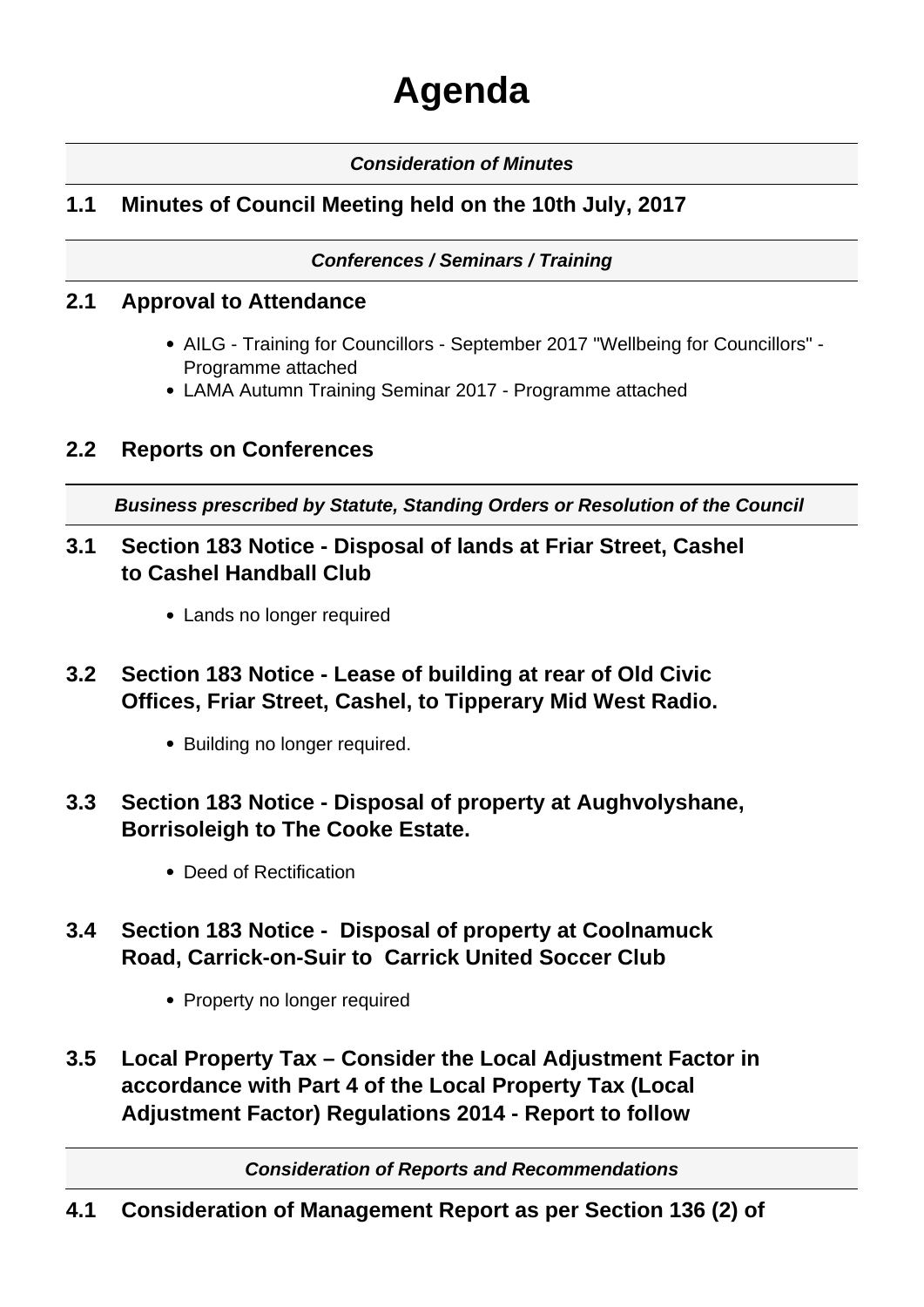# **the Local Government Act, 2001, as amended by the Local Government Reform Act, 2014 - Report to follow**

- Community & Economic Development
- Water
- Environment
- Housing
- Corporate Services

# **4.2 Green & Blue Infrastructure Draft Masterplan Roadmap for Tipperary Waterways - Report attached**

To seek agreement to put out to public consultation as a draft

**To receive Presentation or attendance by outside bodies**

## **5.1 Presentation - Tipperary Comhairle na nOg**

• Presentation to be taken at 1pm

**Chief Executive / Delegated Officers Orders**

## **6.1 Consideration of Orders for the period to 31st August, 2017**

**Notices of Motion (Tipperary County Council Functions)**

## **7.1 Cllr. Mattie Ryan (Ref 1136)**

I am requesting Tipperary County Council to establish a rural development department under the remit of Director of Service.

# **7.2 Cllr Sean Ryan (Ref 1137)**

That Tipperary County Council would give details of the plans to treat and eradicate Japanese Knotweed in the county particularly on National and Regional roads.

# **7.3 Cllr. Tom Wood (Ref 1139)**

In recognition of the work carried out by Tidy Towns Committees in co-operation with this Council, of the individual efforts made to make buildings or properties presentable, and with pride in our Premier County, this Authority seriously considers introducing a by-law whereby a standard is set and owners of property, residential or otherwise, are obliged to keep them in a presentable manner.

# **7.4 Cllr. Pat English (Ref 1148)**

That Tipperary County Council request the Government to develop a local authority led emergency response to the social housing crisis in the Country.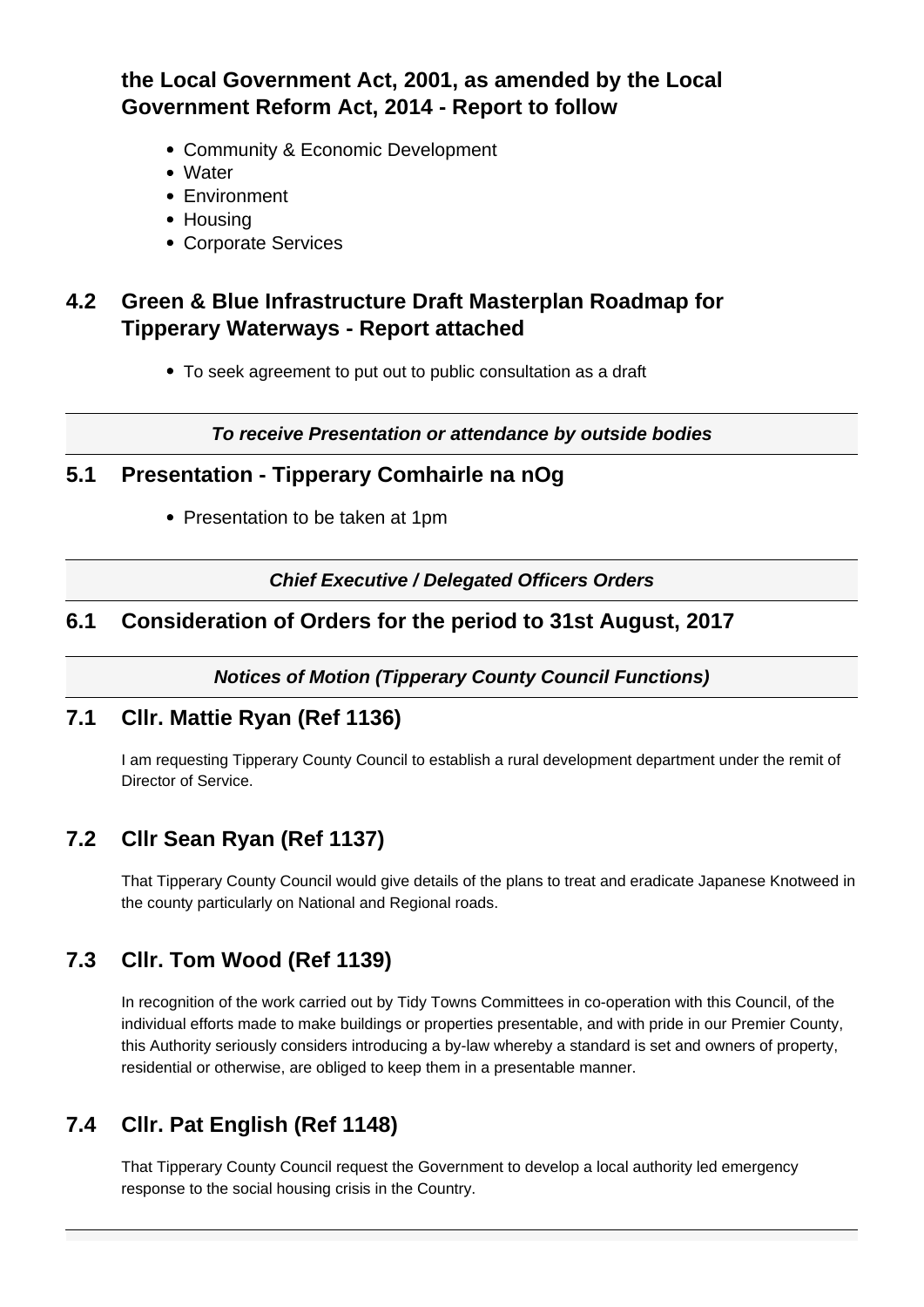## **8.1 Cllr Tom Wood (Ref 1134)**

Due to ever increasing concerns about the lime content in many domestic water supplies throughout this County, this Authority calls on the relevant Minister and Department to seriously seek solutions to same

# **8.2 Cllr John Hogan (Ref 1135)**

I am calling on Irish water to reduce the excessive development levies imposed on new developments in Co Tipperary. These levies are based on a temporary measure where Tipperary Co Council transferred a higher proportion of levies into water infrastructure in order to improve the network. The action by Irish water has doubled the levies charged to people who wish to build a house. The charges are the highest in Ireland and should be immediately reduced for those granted permission and those seeking permission in the future. Irish water are irresponsible by placing crippling, punitive charges on development in Tipperary. No excuse is acceptable.

# **8.3 Cllr. Marie Murphy, Cllr. M. FitzGerald (Ref 1138)**

That this Council supports the drinks industry and hospitality sector which supports 3,973 jobs in Tipperary and is a critical component of our offering to tourists, with tourism spend in Tipperary worth €112 million in 2016. This Council backs the "Support Your Local" campaign in calling for a reduction in excise tax on alcohol in budget 2018, in order to support local jobs, the hospitality sector and our local economy.

#### **Correspondence**

## **9.1 Reply from Department of Social Welfare dated 30th June 2017**

Extension of Child Benefit to parents who have children in third level education (NOM 1078)

## **9.2 Reply from Minister Paschal Donohoe dated 12th July 2017**

Cost and provision of Insurance for older vehicles (NOM 1014)

## **9.3 Reply from Minister Shane Ross dated 24th July, 2017.**

• Toll charges exemptions

## **9.4 Reply from General Secretary, Bord na Móna dated 3rd August 2017**

• Re Littleton Briquette Factory (NOM 1086)

## **9.5 Reply from Minister Simon Harris dated 8th Aug 2017 re NOM 1048**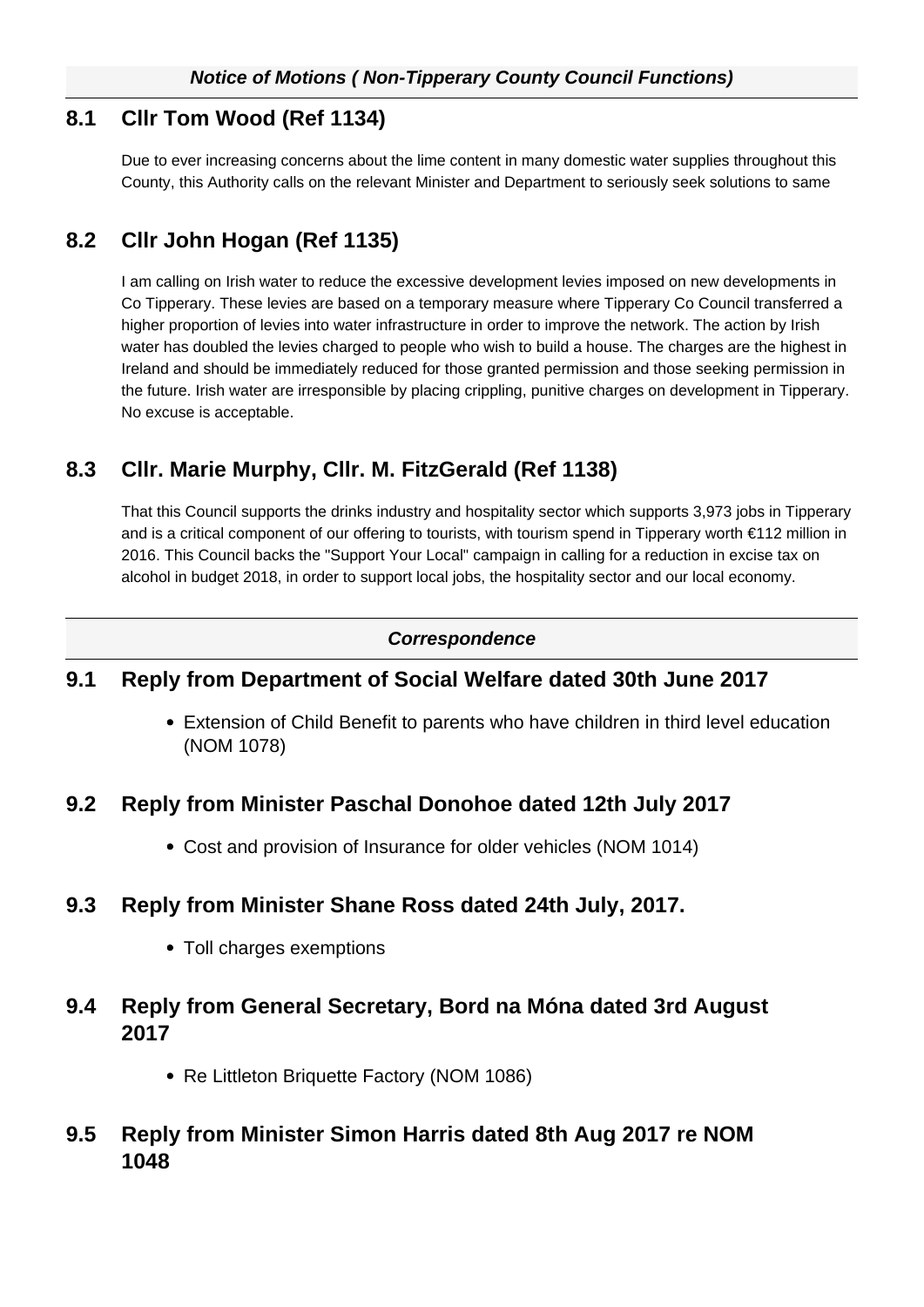• Re Regional Health Forum Committees

## **9.6 Email reply from Office of the Minister for Housing, Planning and Local Government dated 16th August, 2017**

• Reinstatement of Local Government at Town Council level.

## **9.7 Reply from Minister Shane Ross dated 23rd August, 2017**

• Illegal parking in disabled parking spaces.

## **9.8 Reply from Minister for Education & Skills dated 1st Sept 2017**

• Re Funding for Higher Education (NOM 1077)

#### **Resolutions from Other Local Authorities**

## **10.1 South Dublin County Council**

In regards to Cyberbullying and children, we ask SDCC

1) That SDCC look at what can be done in Libraries in all of SDCC to combat this growing and worrying issue. To ask that a campaign be looked at to deal with this issue that poses a serious threat to many children within our area. This should include all types of Social Media.

2) That SDCC write to the Minister for Children, Minister for Justice and Minister for Education and ask that they work together to combat this serious matter with both Legislation and an Education programme in our schools and Education campaign for Parents.

# **10.2 South Dublin County Council**

Members of South Dublin County Council are calling on the Minister for Children and Youth Affairs, Katherine Zappone to increase investment in Early Childhood Care and Education to ensure that children have access to quality, sustainable and affordable childcare with decent pay and conditions for professionals in the sector.

The Council recognises that Early Years Education are hugely dedicated professionals who care for and educate children during the most crucial years of their development. However the Irish Government lags behind other European countries in terms of how much we invest in Early Years Education. As a result, many qualified professionals are struggling to make ends meet and providers are struggling to stay open.

We call on Minister Zappone to put children first and invest in quality childcare and Early Years Education. We ask the Chief Executive to forward a copy of this motion to Minister Zappone and to copy it to all other City and County Councils.

## **10.3 Limerick City & County Council**

That, Limerick City and County Council call on the Gaelic Athletic Association to halt the current practice of allowing SKY TV exclusive rights to screen particular Gaelic Games fixtures. Instead, RTE, TV3 or TG4